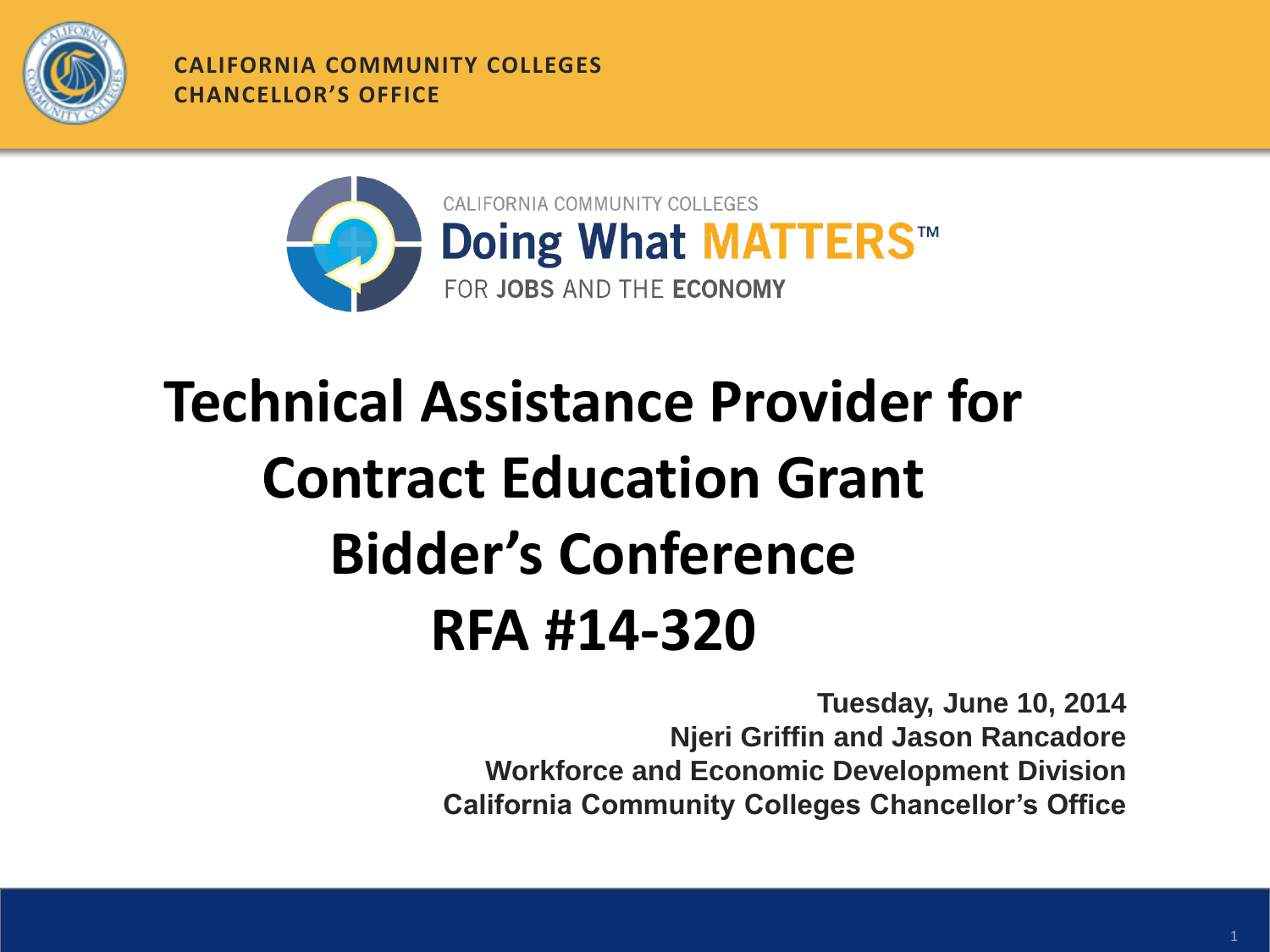

**Bidder's Conference Overview**

### **Format of Bidder's Conference**

[http://extranet.cccco.edu/Divisions/WorkforceandEc](http://extranet.cccco.edu/Divisions/WorkforceandEconDev/WEDDRFAs/DivisionWebinars.aspx) [onDev/WEDDRFAs/DivisionWebinars.aspx](http://extranet.cccco.edu/Divisions/WorkforceandEconDev/WEDDRFAs/DivisionWebinars.aspx)

- Muting of Participants
- Overview of RFA Instruction, Terms & Conditions
- Questions & Answers (Please ask at any time)
- Clarification Questions: Njeri Griffin at [ngriffin@cccco.edu](mailto:jdunn@cccco.edu)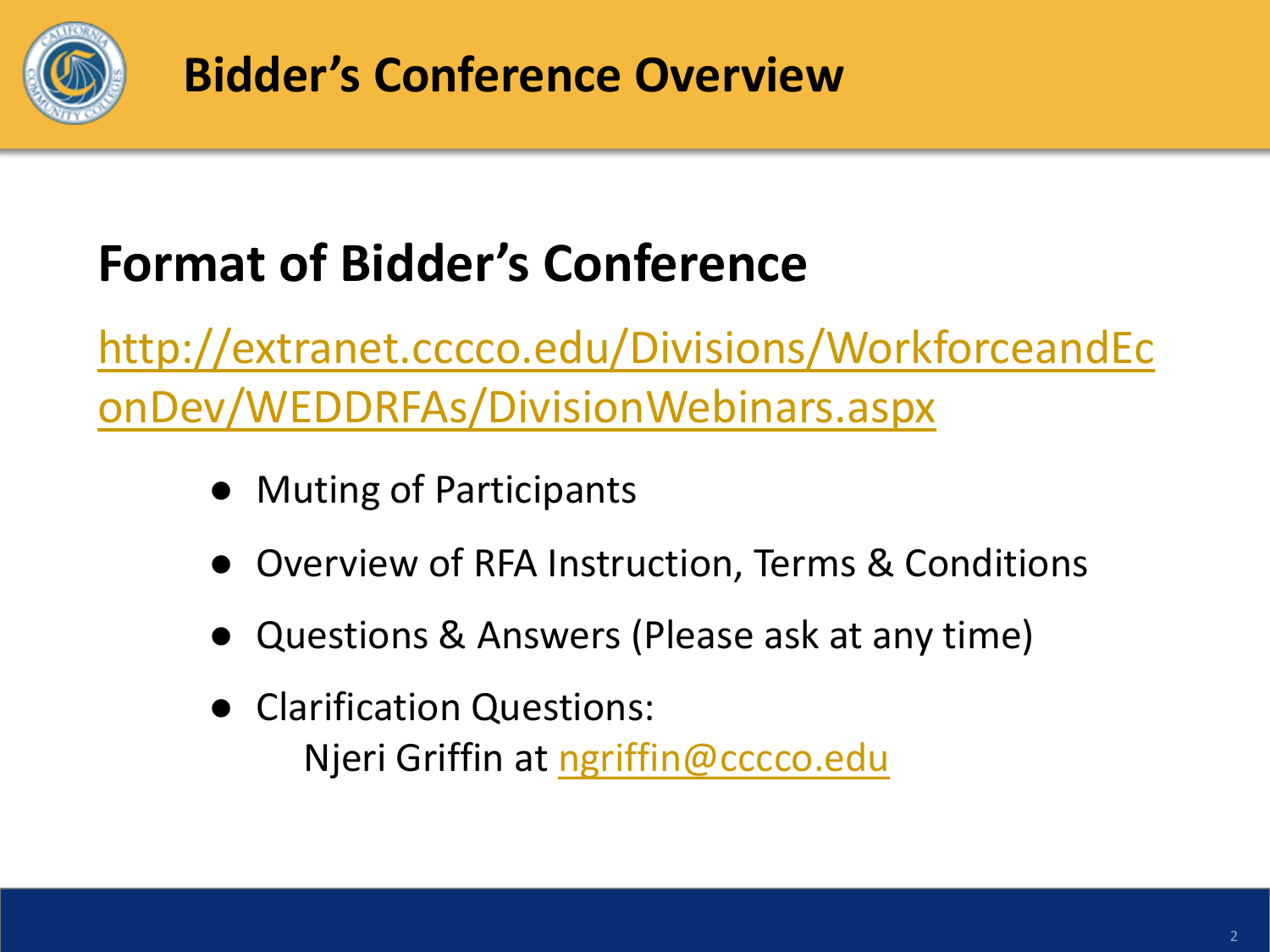

#### **Funding Overview**

Funding Package:

- One (1) grant for \$237,525 for nine (9) months, with possibility of renewal.
- SB1402 funding source.
- Requires a match. The match requirement for this grant is 20%.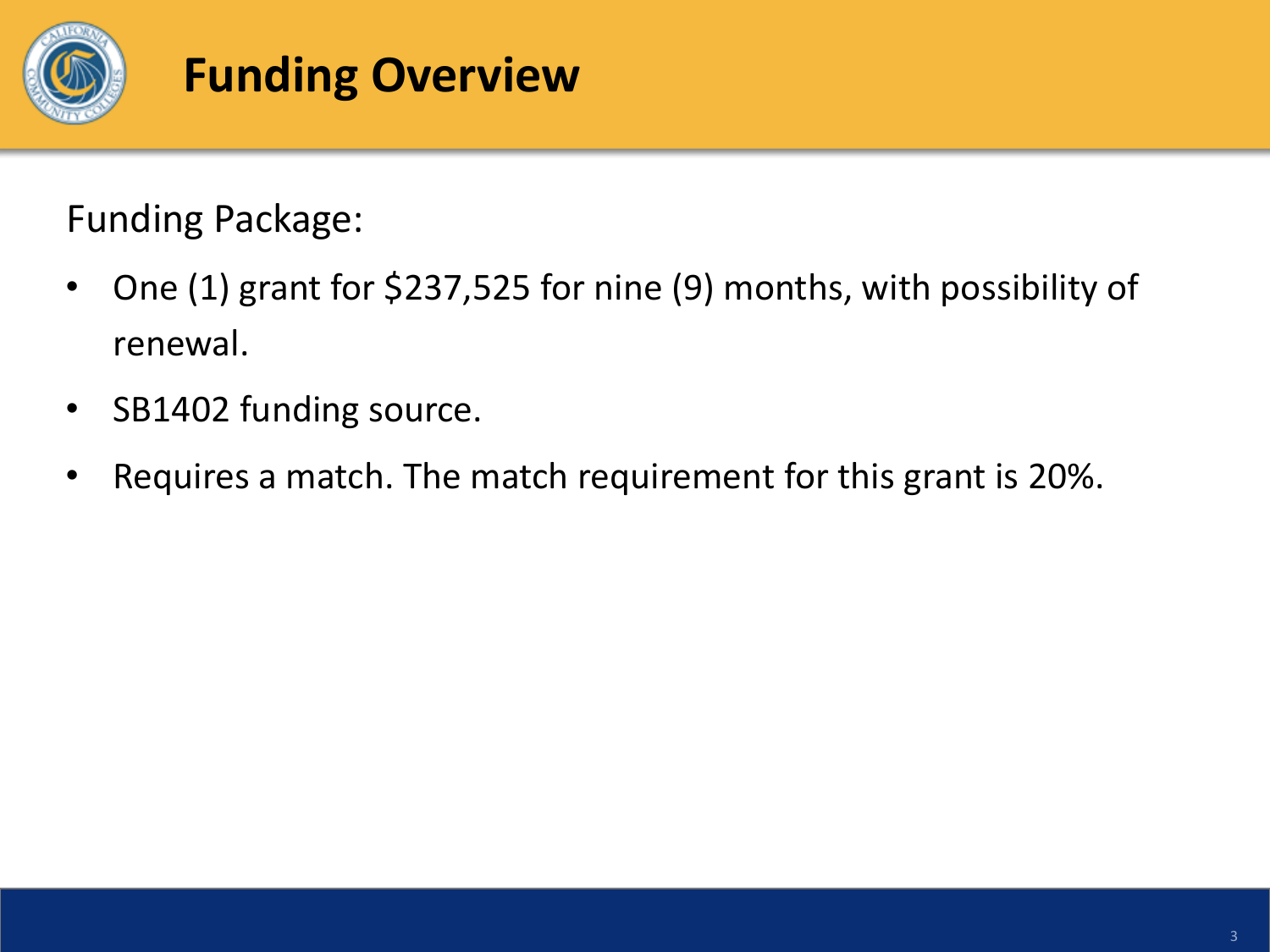

#### **Program Overview/Objectives**

#### *Overview:*

The Chancellor's Office is looking for a Technical Assistant Provider for Contract Education who will provide technical assistance to the California Community Colleges by promoting, supporting, and implementing contract education statewide.

#### *Objectives:*

- Serve as the first point of contact for Contract Education.
- Provide technical assistance and logistical support to local, regional, and statewide employers, industries, and businesses.
- Align program with Doing What Matters for Jobs and the Economy Framework.
- Stay current with trends and funding opportunities.
- Identify professional development opportunities.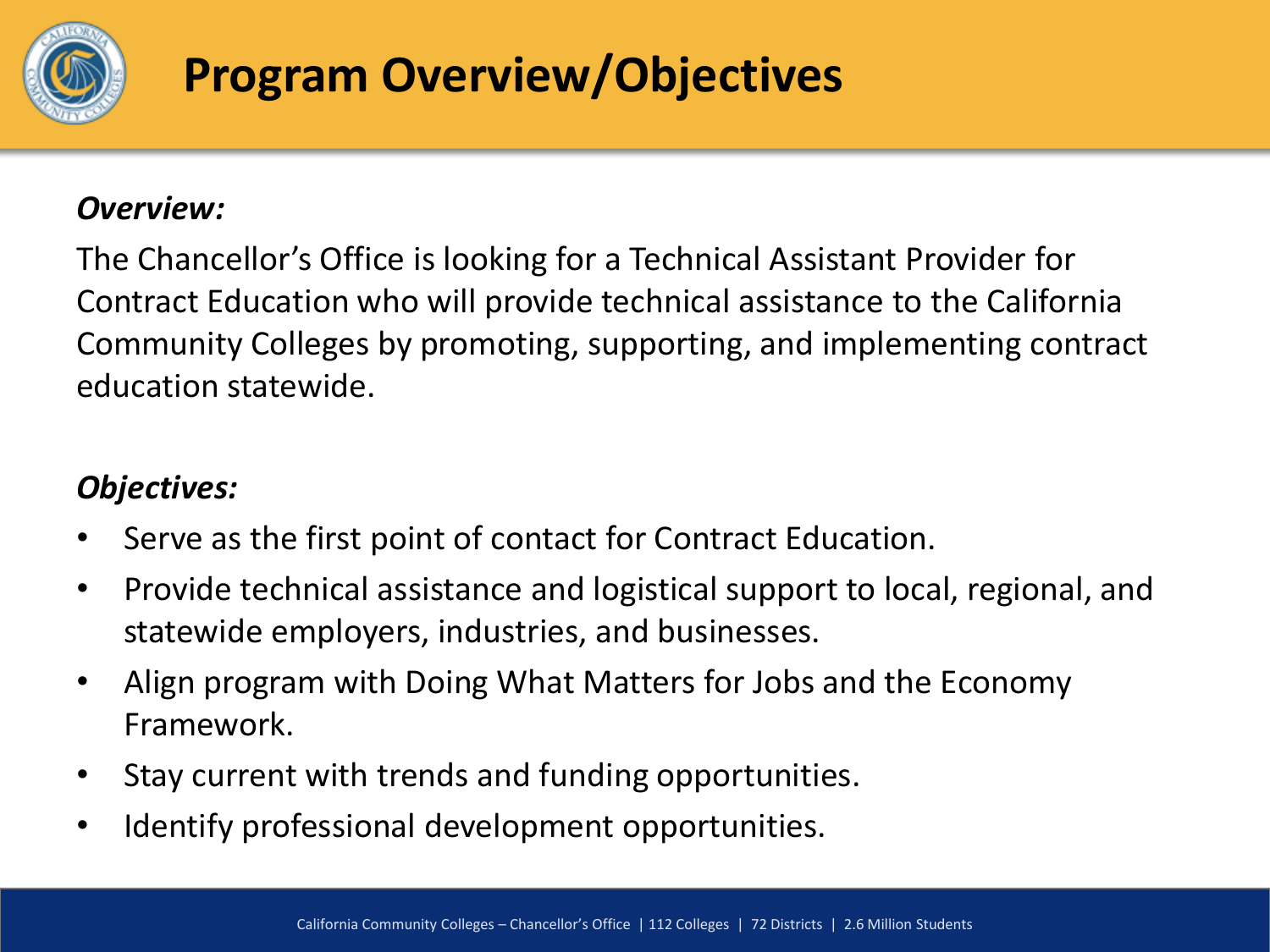

## **Eligibility**

Only California Community College districts are eligible to apply for this grant. If an application does not meet a minimum score of 75 points deemed to meet the performance and viability standards, it will not be funded, and the RFA can be reissued for competitive bid or sole sourced in the form of a capacity-building grant.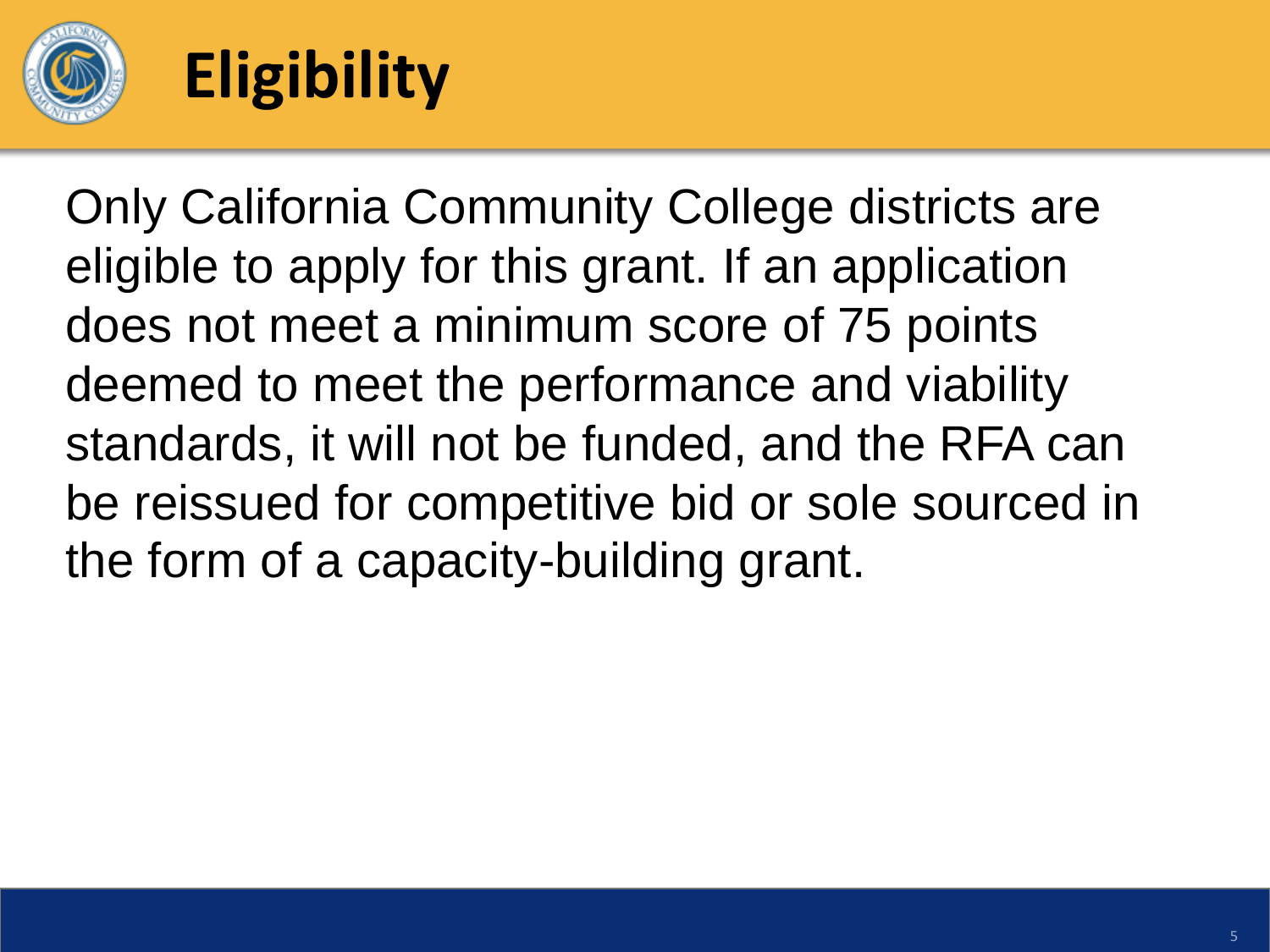

## **Performance Period**

- Performance Period will be from September 10, 2014 to June 30, 2015.
- **No extensions will be granted for this funding,** unless approved by the Chancellor's Office due to special circumstances.
- **If grant is successful, additional funding may be** possible.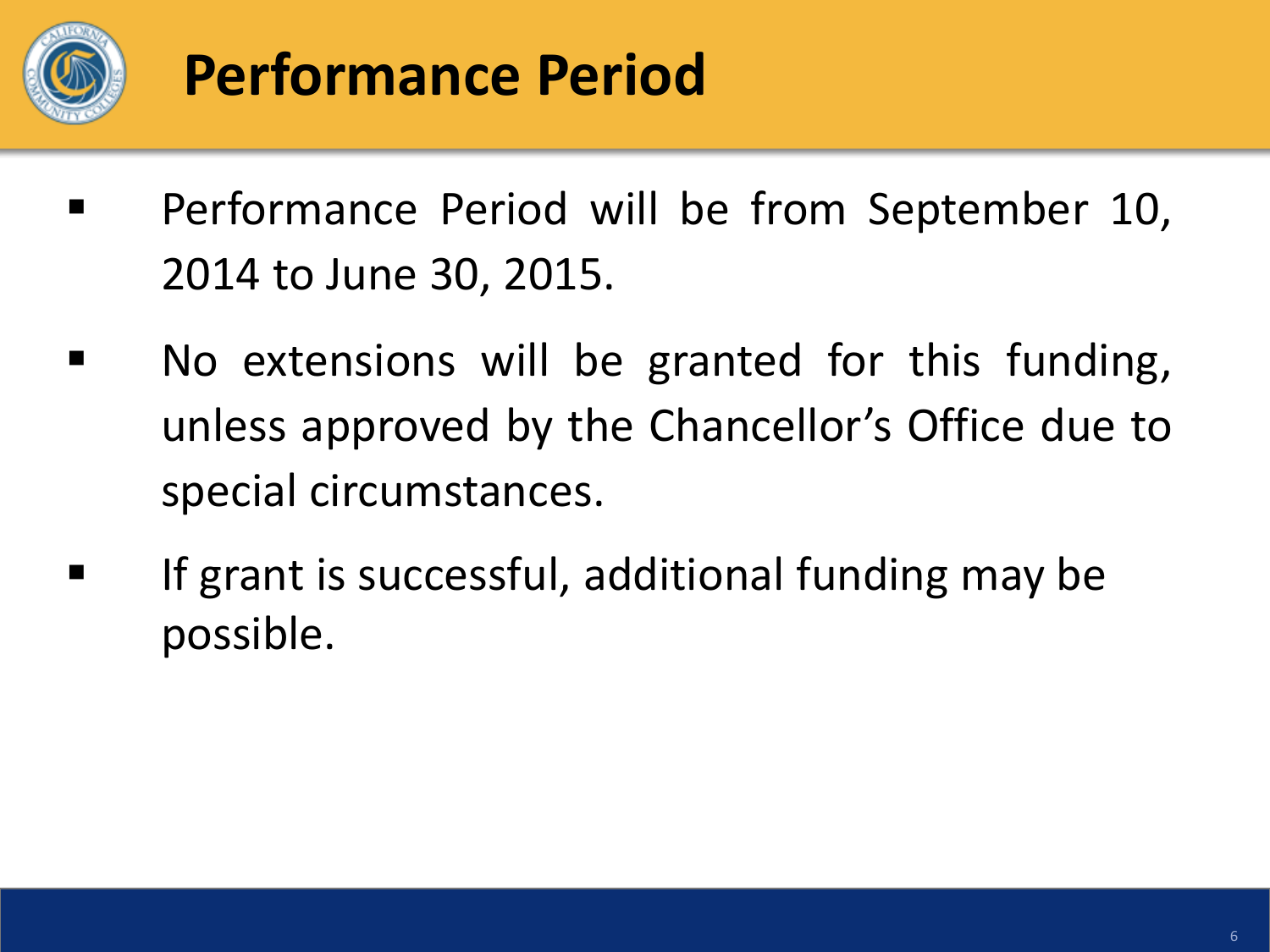

### **RFA Clarification**

If any ambiguity, conflict, discrepancy, omission, or other error in this RFA is discovered, immediately notify the Chancellor's Office of the error and request a written modification or clarification of the document. A clarifying addendum will be given to all parties who have obtained the RFA, without divulging the source of the request. Insofar as practical, the Chancellor's Office will give such notice to other interested parties, but the Chancellor's Office shall not be responsible for failure to do so.

Contact person for these Instructions and/or RFA Specification is:

Njeri Griffin (916) 322-1440 **[ngriffin@cccco.edu](mailto:asingleton@cccco.edu)**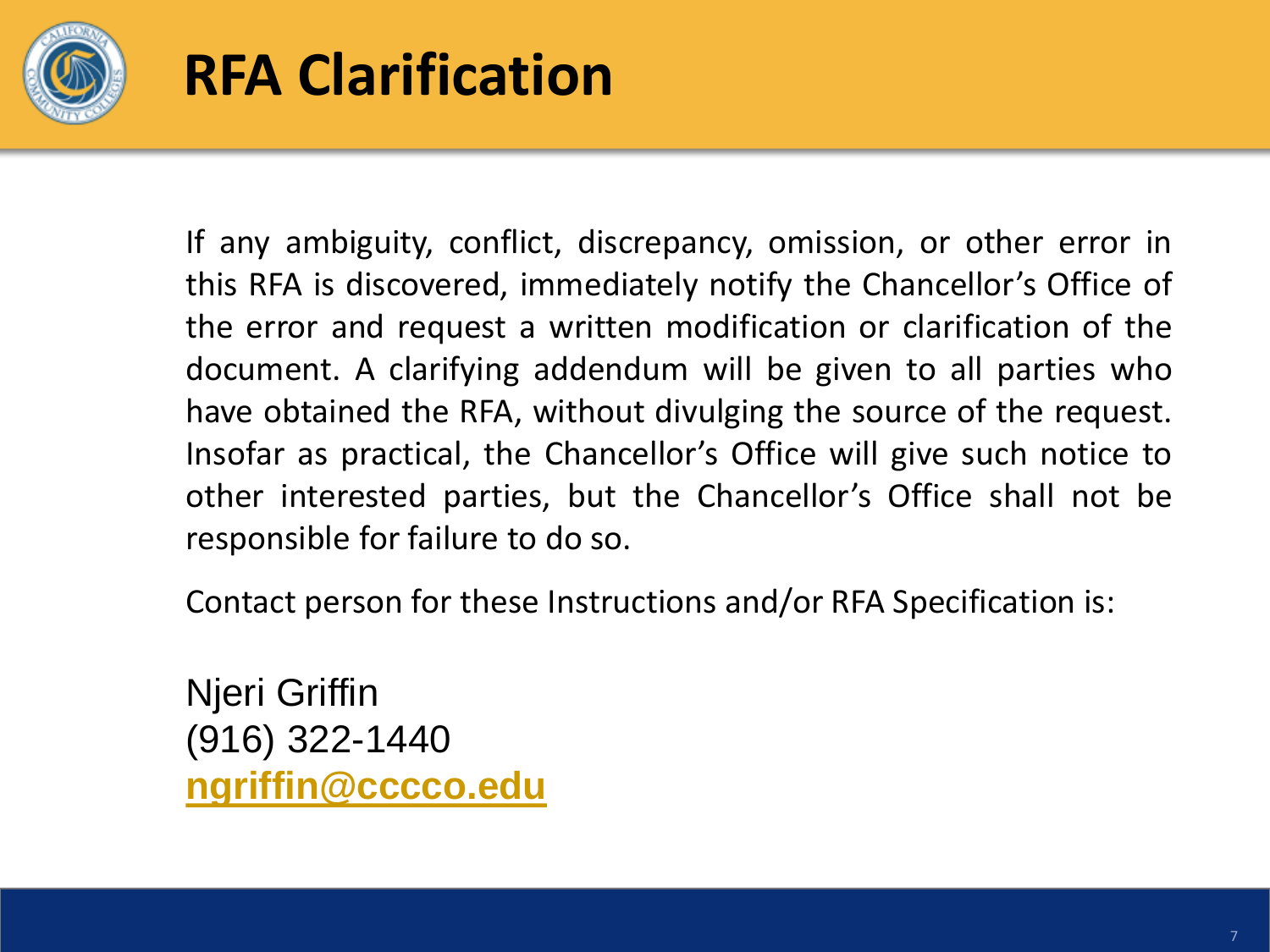

## **Application Format & Instructions**

- Follow the format and sequence instructions (in order to receive the highest possible score).
- To avoid being disqualified application format instructions must be followed, all questions answered, and all data supplied.
- The RFA Specification and Appendix B forms will be used as tools.
- Grant applications are scored based on a maximum of 100 points as indicated on the table to the right.
- A minimum averaged score of 75 must be obtained within the reading process in order to be considered for funding.
- The Chancellor's Office may require the applicant to make adjustments in the budget, annual workplan, or other aspects of the application prior to funding the grant.

|                                                                      | Maximum points |
|----------------------------------------------------------------------|----------------|
|                                                                      |                |
| <b>Need</b>                                                          | 15             |
| Response to Need                                                     | 25             |
| Annual Work plan                                                     | 20             |
| Application Budget Summary/Application Budget<br><b>Detail Sheet</b> | 15             |
| <b>Project Management</b>                                            | 10             |
| <b>Dissemination</b>                                                 | 5              |
| Feasibility of the Project                                           | 10             |
| <b>Total Points</b>                                                  | 100            |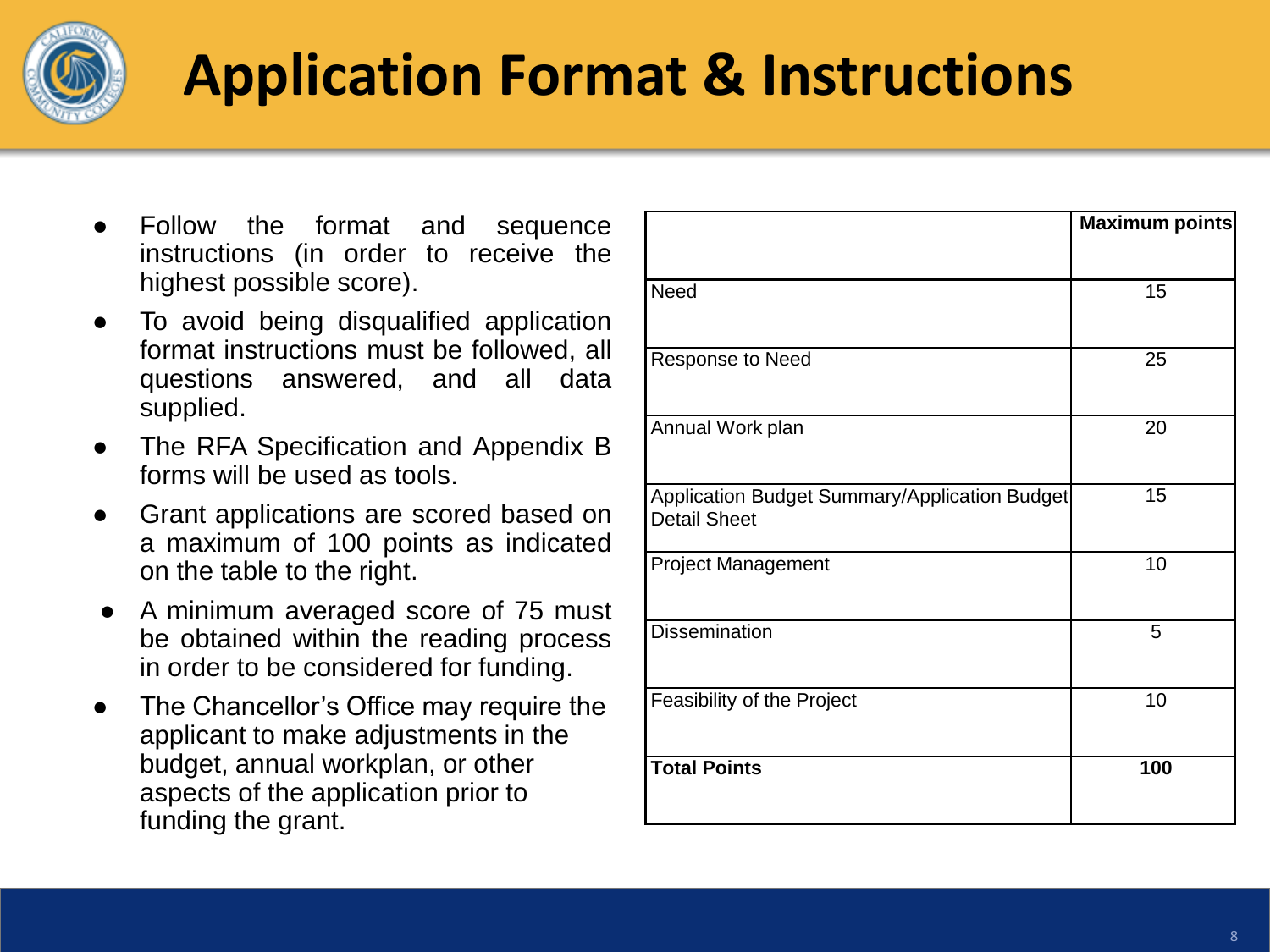

All narrative sections of the application must have 1" margins, single or double spaced, and 12pt Arial font. All narratives have a page limit.

- **Face Sheet**
- Cover Letter
- **Contact Page**
- Application Abstract *(1 page)*
- Table of Contents
- Need *(3 pages,15 points)*
- Response To Need *(5 pages,25 points)*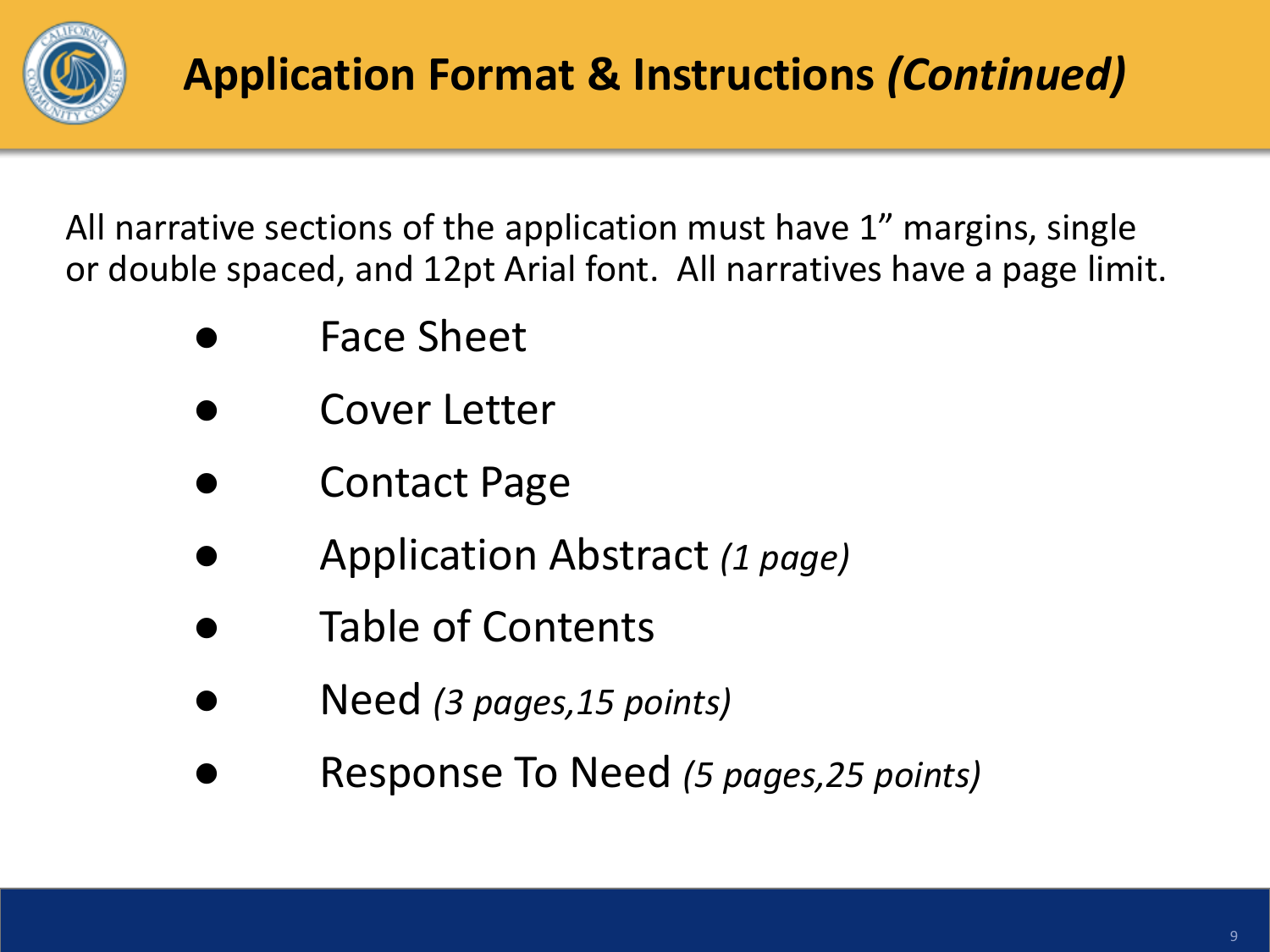

- Annual Workplan *(20 points)*
	- **≻ Objectives**
	- Metric Numbers
	- $\triangleright$  Activities
	- **► Performance Outcomes**
	- $\triangleright$  Timelines
	- $\triangleright$  Responsible Persons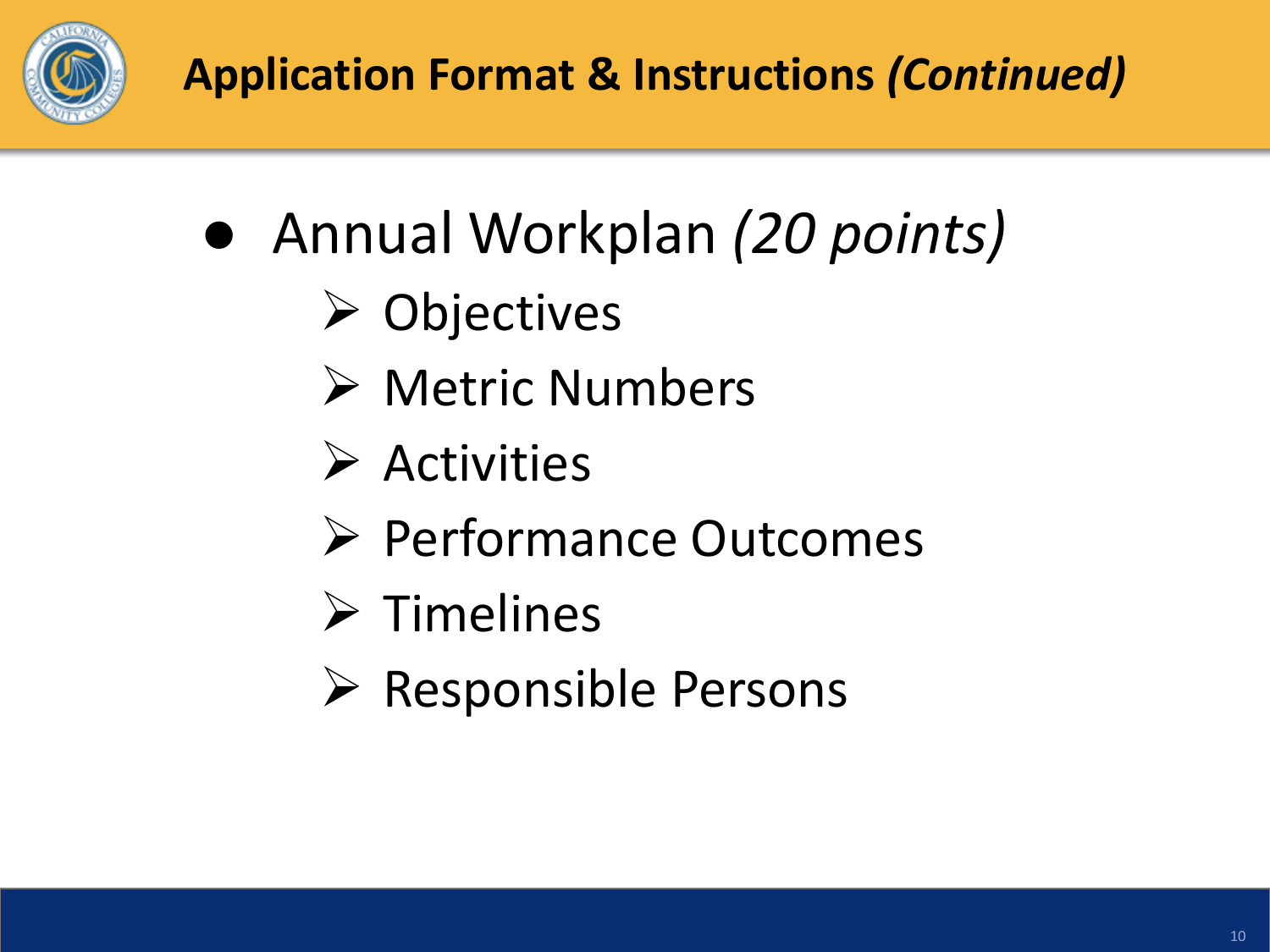

#### **Application Format & Instructions** *(Continued)*

- Application Budget/Budget Detail (*15 points)*
	- ▶ Budget Detail Sheets
	- ▶ Budget Summary
	- ►Indirect Administrative Costs
	- ▶ Project Director Funding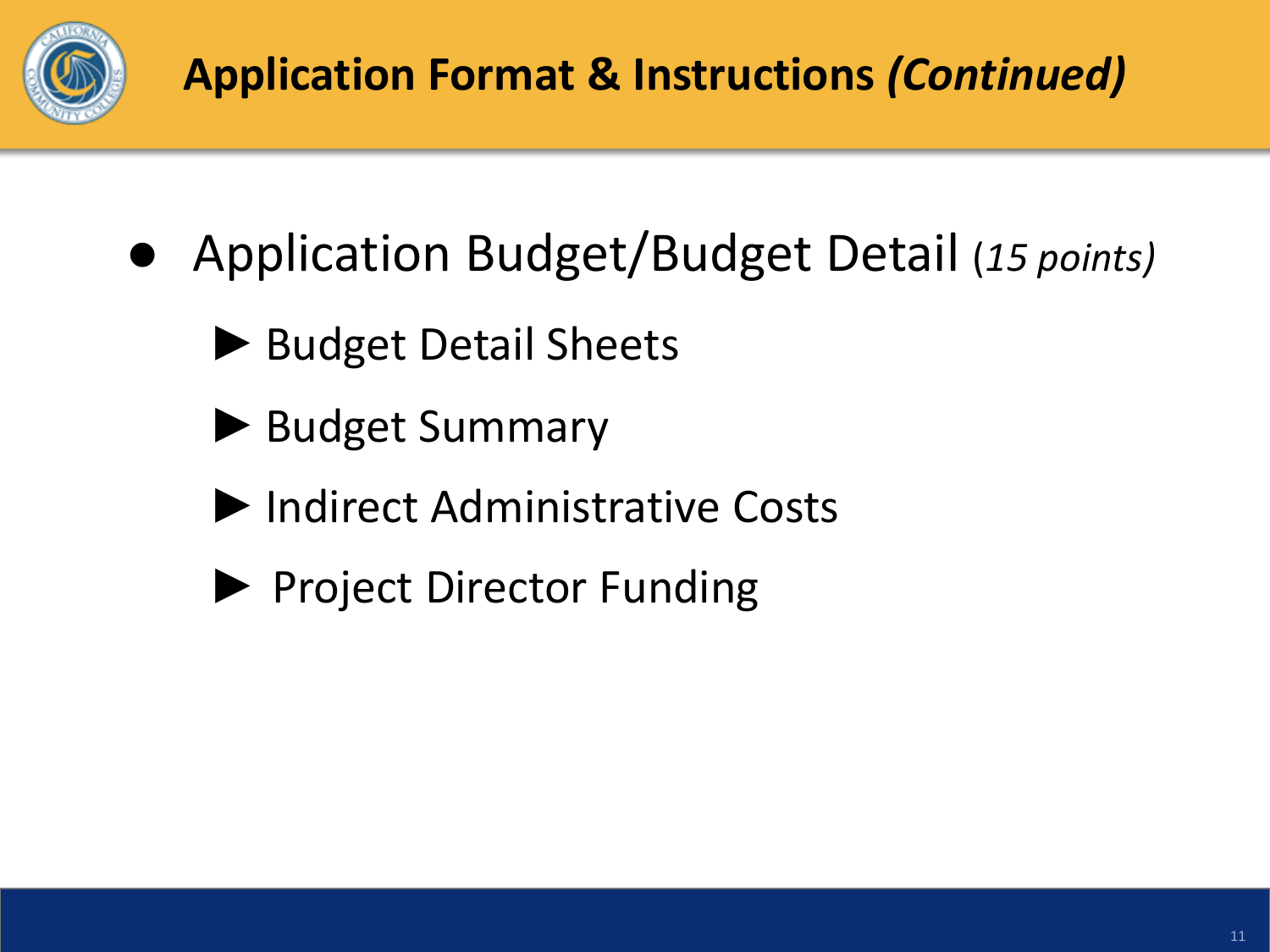

#### **Application Format & Instructions** *(Continued)*

- Project Management Plan *(5 pages, 10 points)*
- Dissemination *(1 page, 5 points)*
- Overall Feasibility of the Project *(10 points)*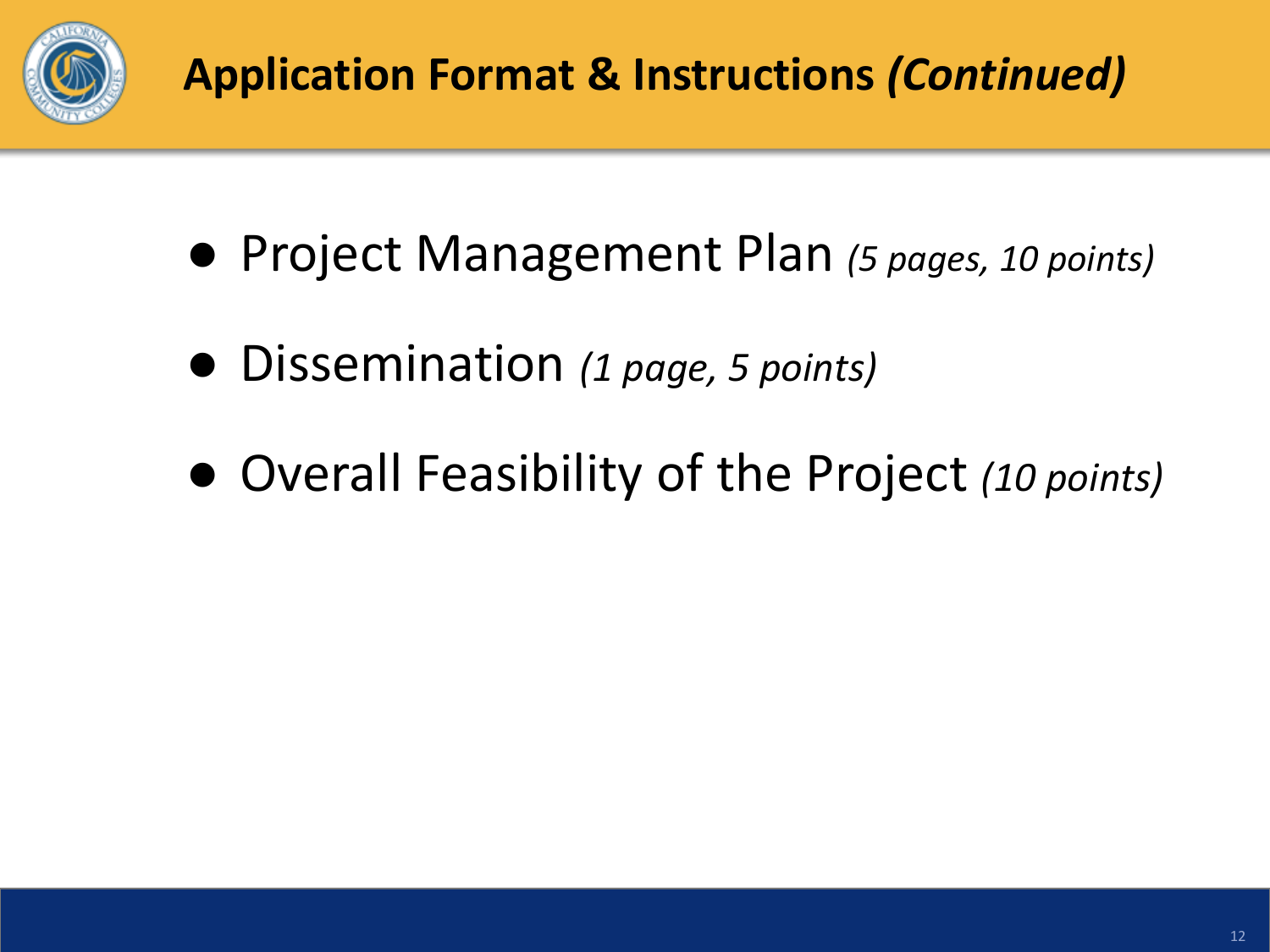

### **Calendar of Key Dates**

May 6, 2014 RFA Released June 30, 2015 Grant End Date

June 10, 2014 Bidder's Conference July 7, 2014 Deadline for Submitting Application July 21, 2014 Notification of Intent to Award August 8, 2014 Appeal Deadline Sept. 8-9, 2014 Board of Governors Approval Sept. 10, 2014 Grant Commencement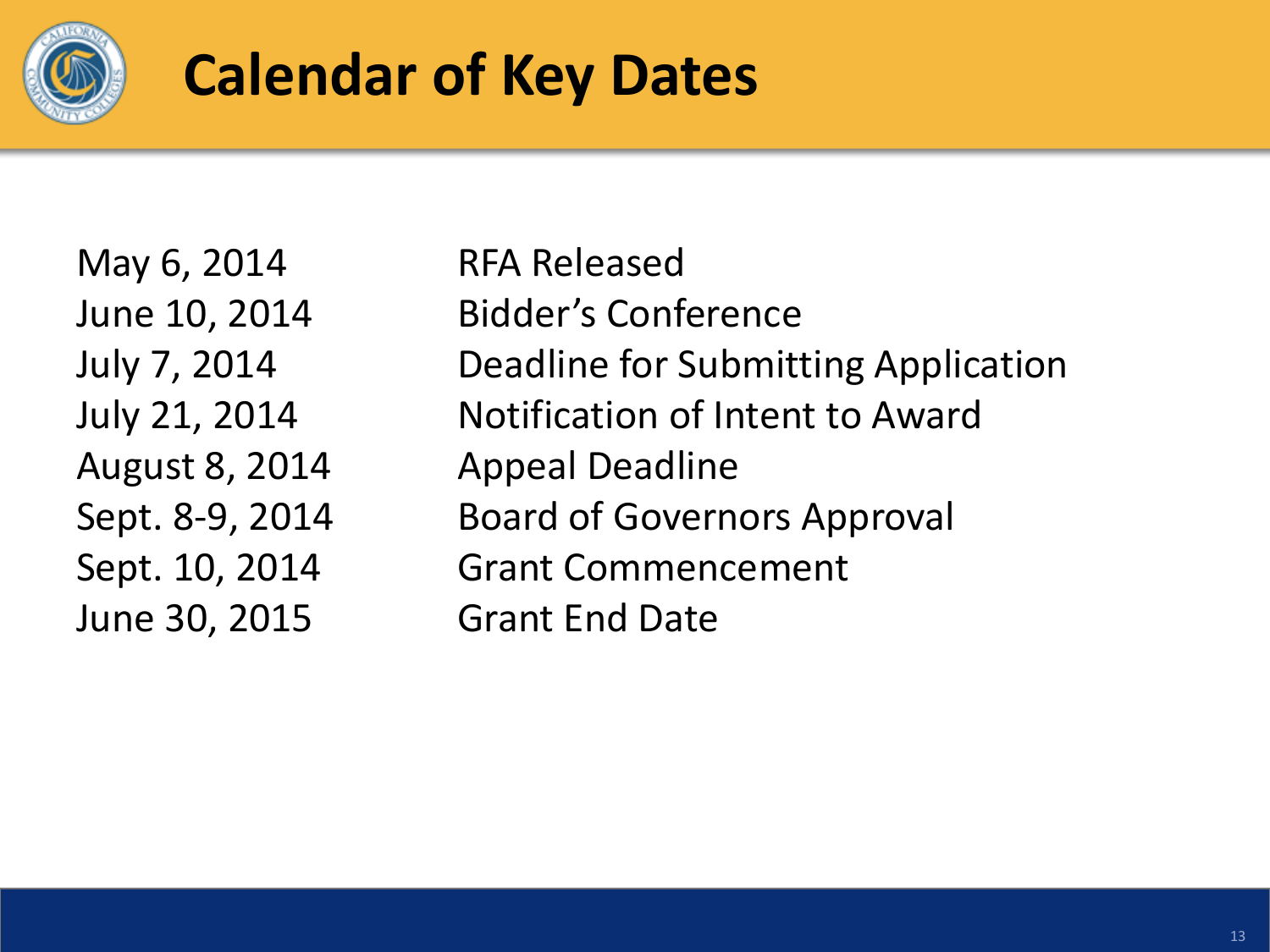

# **Appendix A Legal Terms and Conditions**

#### **1. Cost and Payments**

In consideration of satisfactory performance of the services described in the Grantee's application… Payment shall be made as follows:

- An advance payment of 40% of the total amount of this Grant Agreement will be paid as soon as feasible after the Grant Agreement is fully executed.
- Grantee may submit request for progress payments at the time that year-to date quarterly and expenditures reports are submitted pursuant to section 4 of this Article. Payment will be made after review and approval of the quarterly reports by the Chancellor's Office. Progress payment(s) can only be made up to 90% of the total grant amount as the last 10% is withheld pending satisfactory performance and submittal of final performance and expenditure reports.
- A final payment will be calculated based on the Final Performance and Expenditure Reports due by August 30, 2015. If the total expenditure of funds by that date is less than the advance payment, the Grantee agrees to expend matching funds at least equal to the match identified on the face sheet of this Grant Agreement. Payments shall be based on project costs reduced to the extent of required matching funds. Chancellor's Office may invoice Grantee for the excess amount.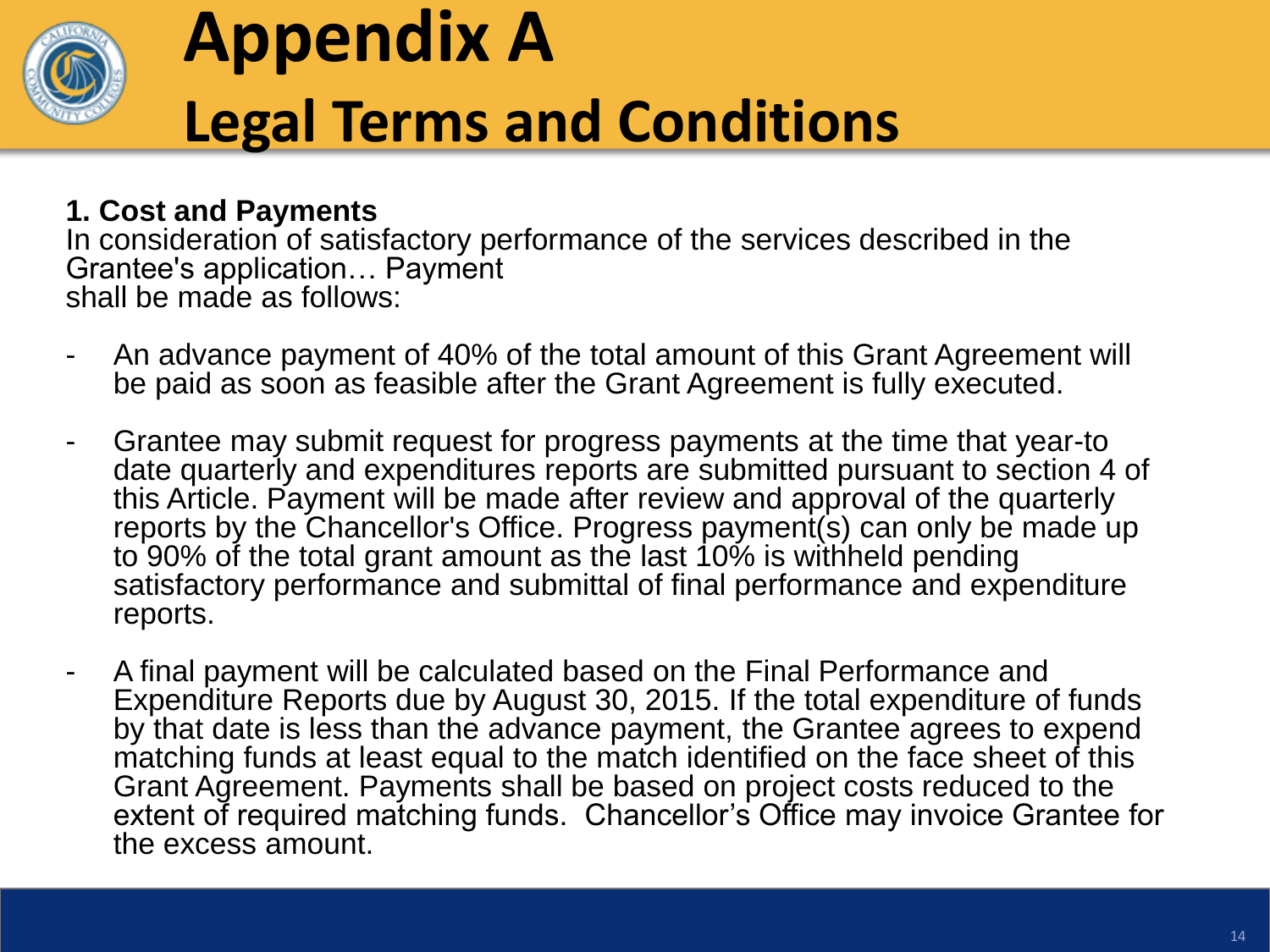

# **Appendix B Application Forms**

#### **Excel Workbook**

- Do First
- **Contact Page**
- Application Budget Summary
- Application Budget Detail Sheet
- Application Budget Detail Sheet (Format Example)
- Annual Workplan 1-5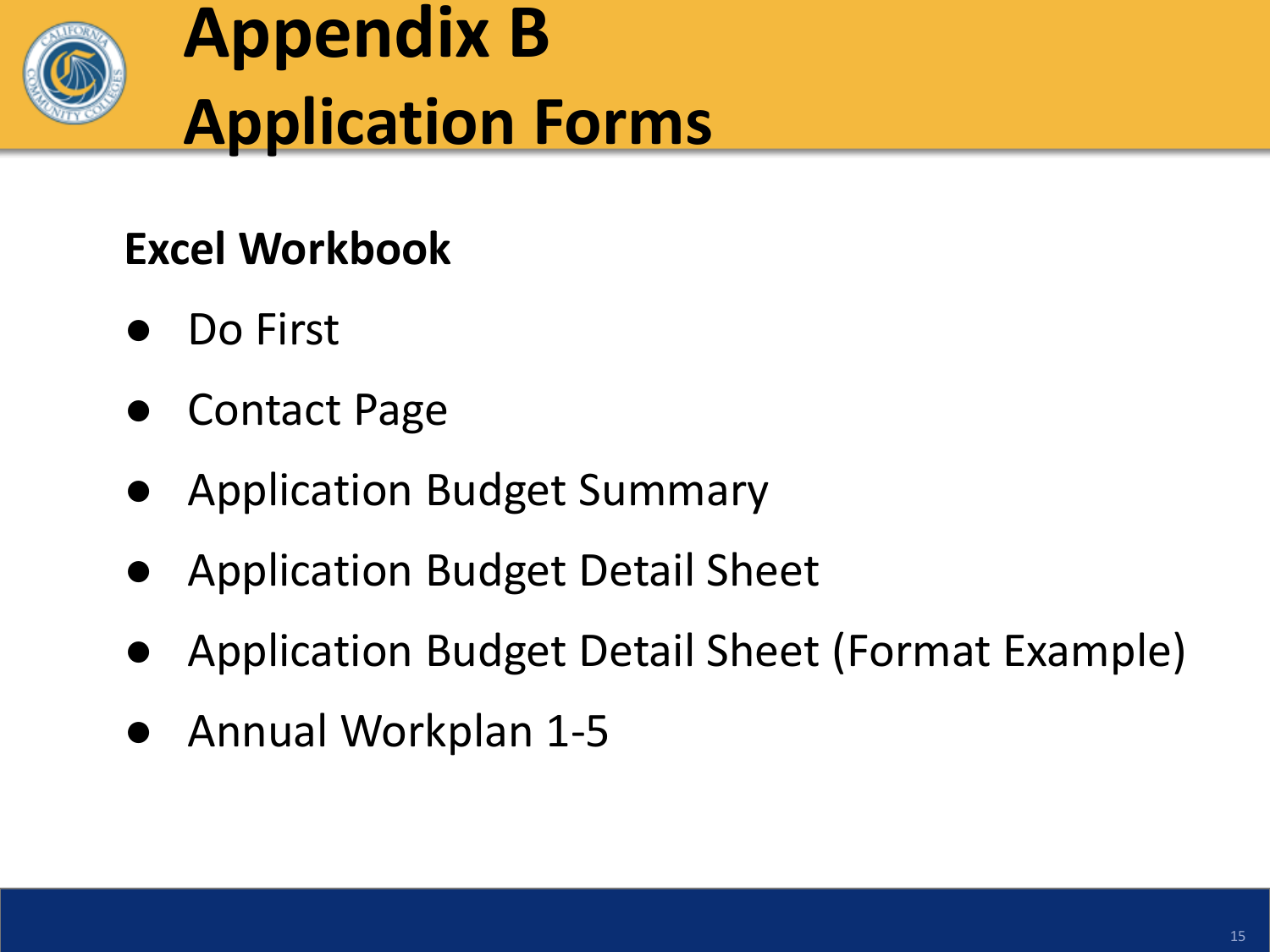

- Determining Allowable Costs
- Matching Costs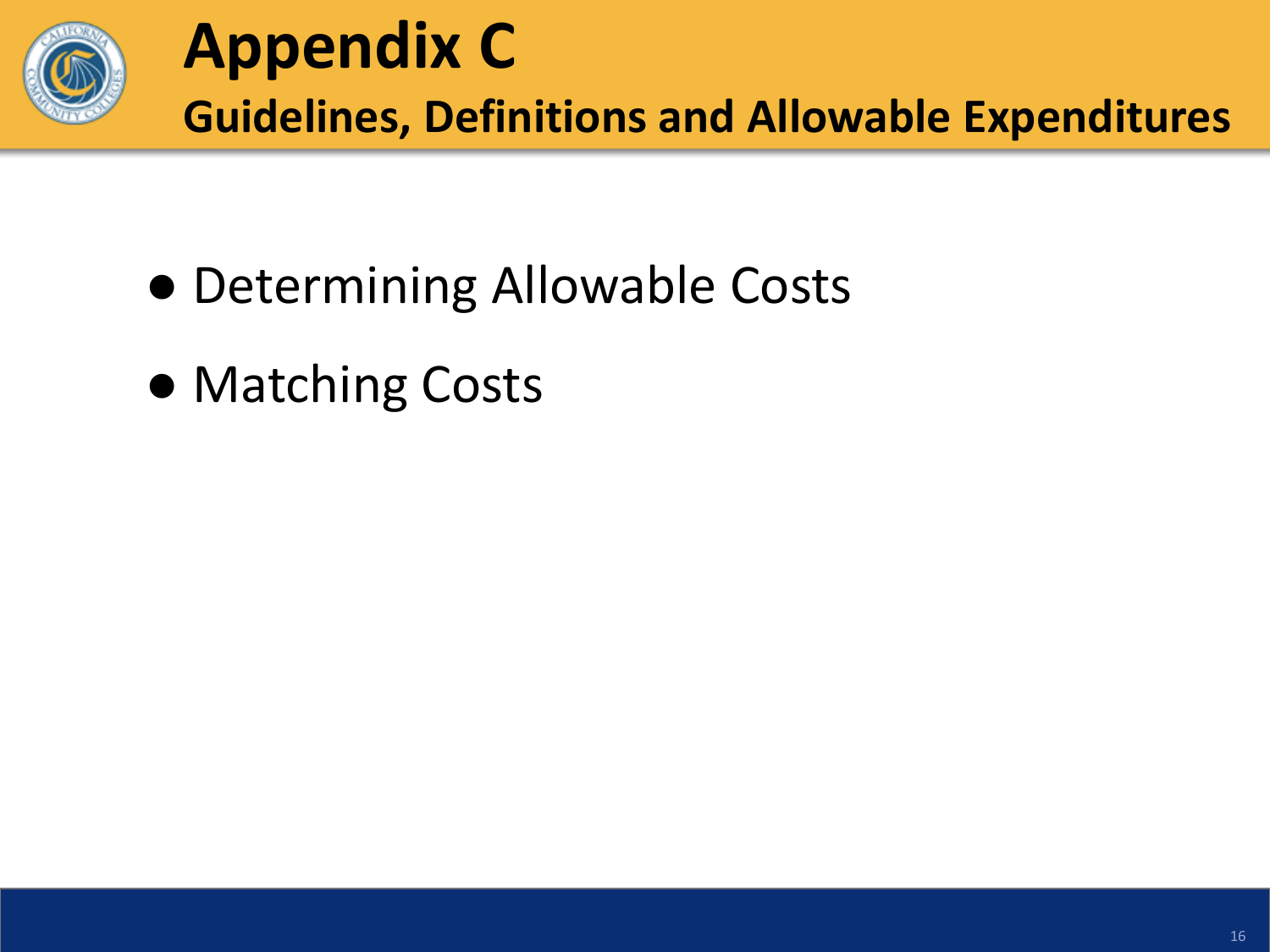

### **Appendix D Common Metrics and Accountability Measures**

# Types of Measures:

- Quality of Services (applies to key talent roles)
- Leading Indicators of curriculum alignment to labor market needs
- Student Momentum Points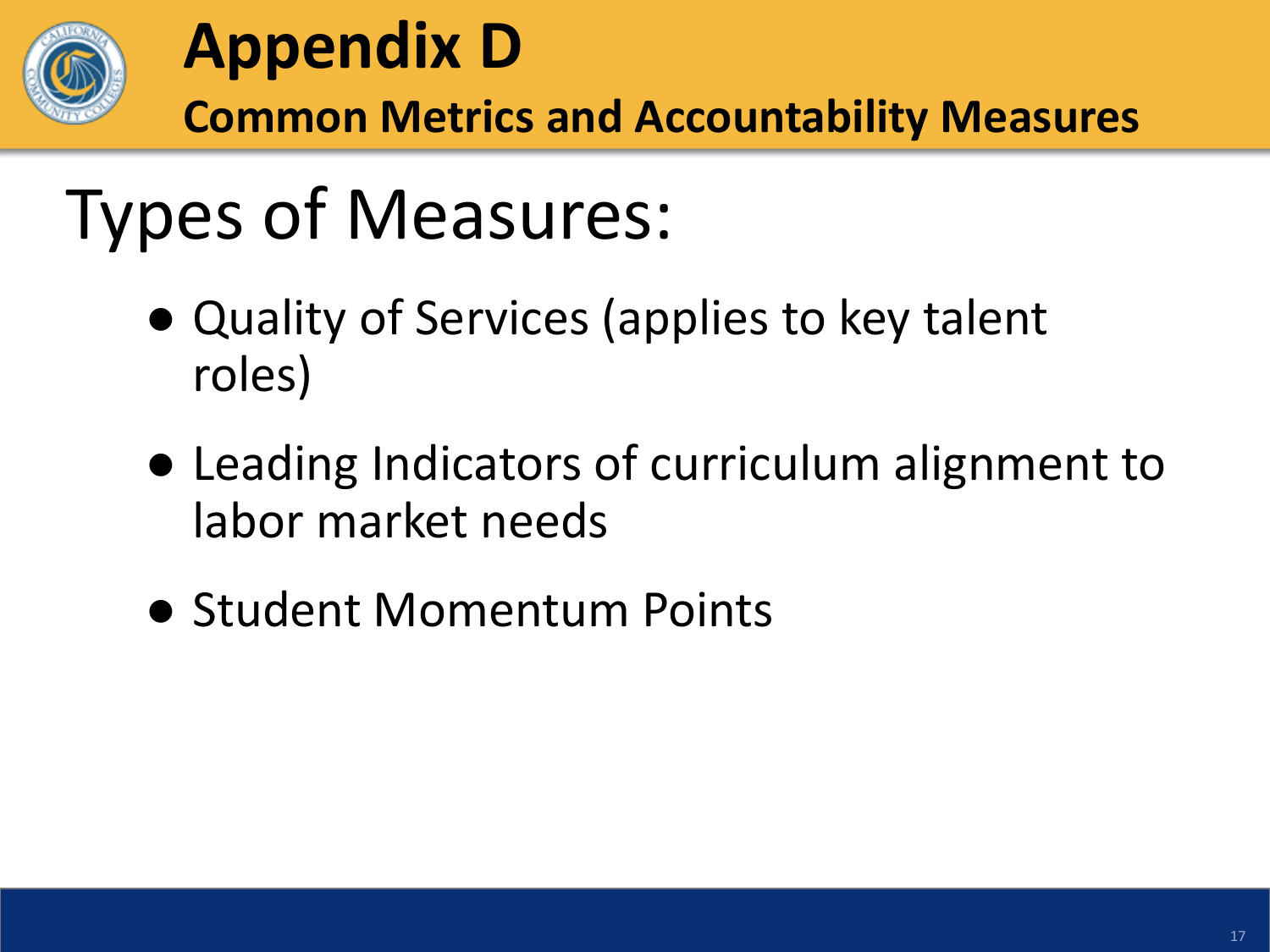

# **RECENT CHANGES TO THE RFA**

# A New RFA has been posted online that incorporates all the changes from Addendums 1 and 2.

- Changes to the RFA
	- The Chancellor's Office will not interview the Key Talent.
	- All application materials should be emailed to [ngriffin@cccco.edu](mailto:ngriffin@cccco.edu).
	- Annual Work Plan should show attendance at CCCAOE meetings.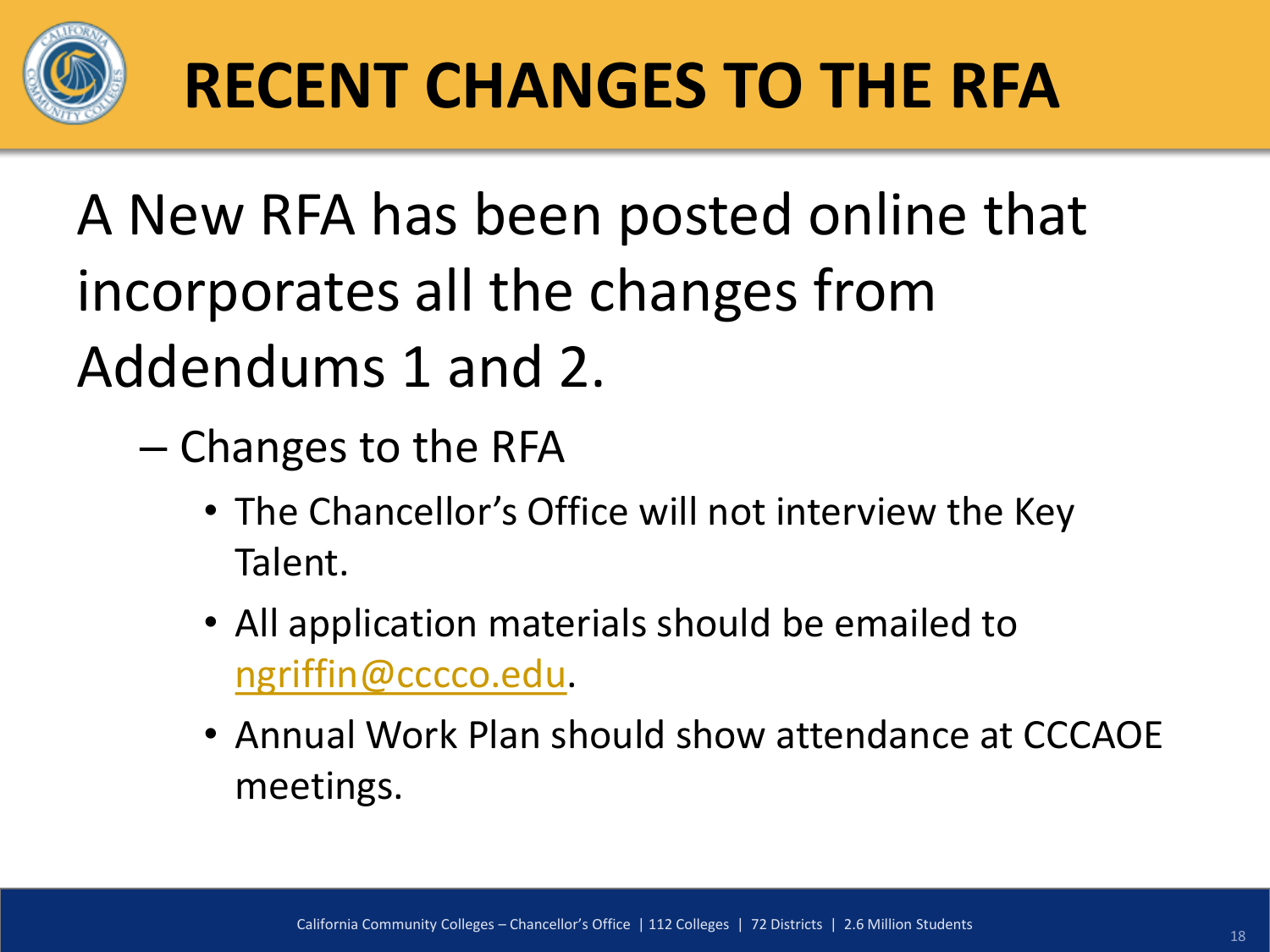

# **RECENT CHANGES CONTINUE**

– Changes to the RFA Continue

- The Appeals Deadline has changed to August 8, 2014.
- Writing Samples from the key talent are no longer being requested.
- Chancellor's Office approval is not required for the selection of the key talent.

### **PLEASE SEE THE UPDATED RFA AND ADDENDUMS ONLINE.**